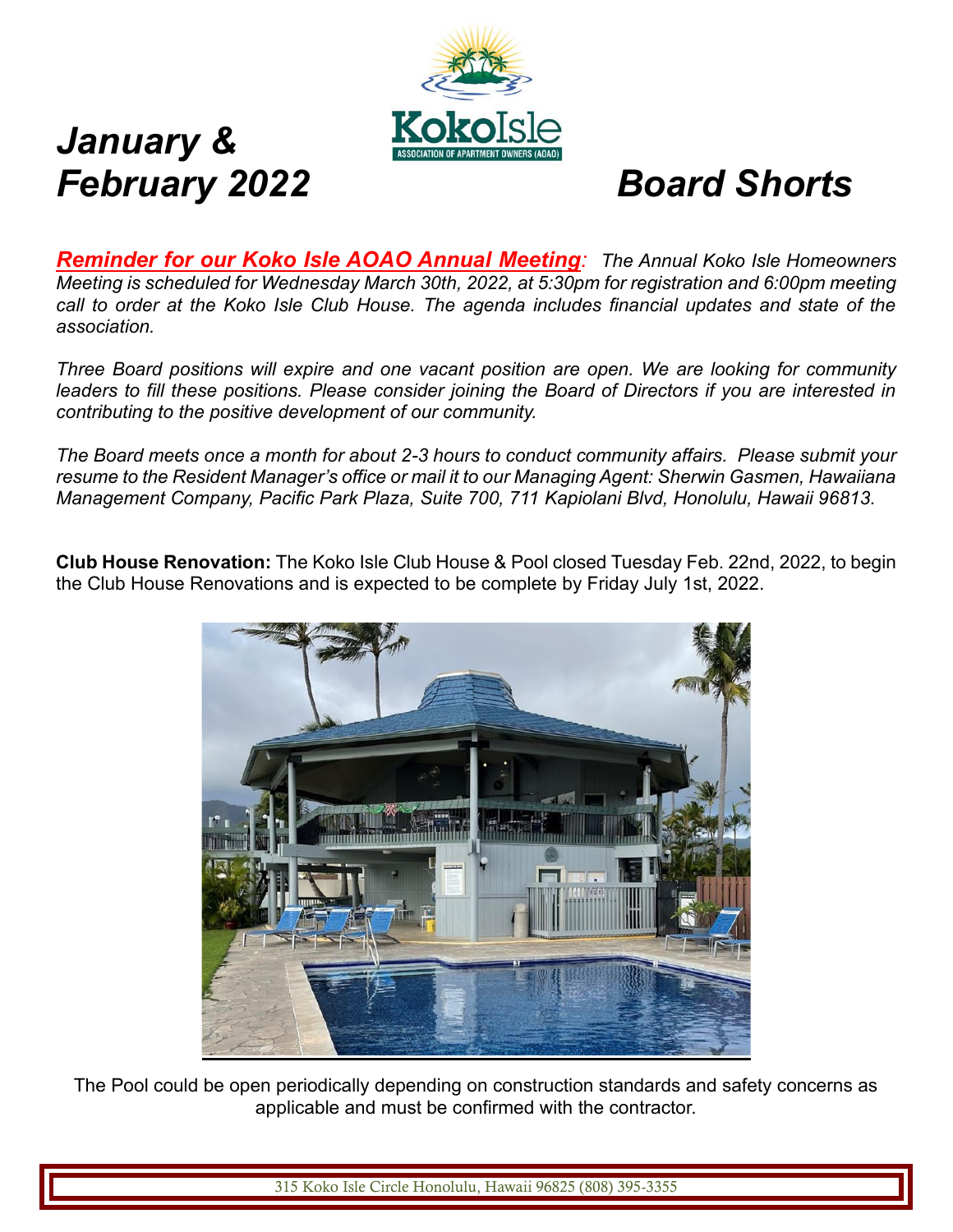# **COMMUNITY UPDATE:**

**Carport Inspection Week of March 14th, 2022:** Below are a few tips to help with Carport Clutter:

- How long has it been stored and since I last used it?
- Do I like it or really need it? Does it work properly? Is it broken?
- Do I have more of this kind of thing? How many do I need?
- If I keep this, what will I get rid of to make room for it?
- Can I locate this somewhere else if I need it?
- Is my carport reflective of our Koko Isle Community and respectful of my neighbors?
- Is my carport in compliance with the Koko Isle House Rules

To view Koko Isle House Rules, go to: **www.kokoisle.net**. CARPORTS AND WALKWAYS/PLANTERS (Limited Common Element) - House Rules – Page 7, 8 & 9

The limited common area shall be kept clean, free from debris, vehicle fluids and present a clean, neat, uncluttered, and attractive appearance.

# **PLEASE STOP RUNNING OVER IRRIGATION COVERS!!!!!!!**

Please, **DO NOT** drive or allow guests or contractors to drive on the landscaping **"GRASS AREA"**! Koko Isle's sprinkler system run along the edge of grassy areas of our landscaping. We are trying very hard to keep the grass watered, but vehicles parking or driving over the grass damage sprinkler PVC lines & heads. It is very challenging and time consuming to repair, plus this is very costly for all of us.



# **Sewer Line Notice**

Units are experiencing main sewer line blockages again. In the past, plastic bags & flushable wipes were cleaned out of sewer lines. These are NOT FLUSHABLE.





## **These are NOT flushable!**

**Helpful Hints** to protect your sewer lines from backing up. Our sewer lines are over 50 years old and can easily get clogged, so with proper preventive care, we can stop many mishaps.

1. DO NOT flush diapers or flushable wipes down the toilet.

2. DO NOT flush any flammable or hazardous materials down the toilet. It is not only damaging to the sewer system, but it may also be dangerous and illegal.

3. DO NOT put "flushable" paper products, such as moist baby or sanitizing cleaning wipes in the toilet. They do not deteriorate like toilet paper and cause problems despite claiming they are safe.

315 Koko Isle Circle Honolulu, Hawaii 96825 (808) 395-3355